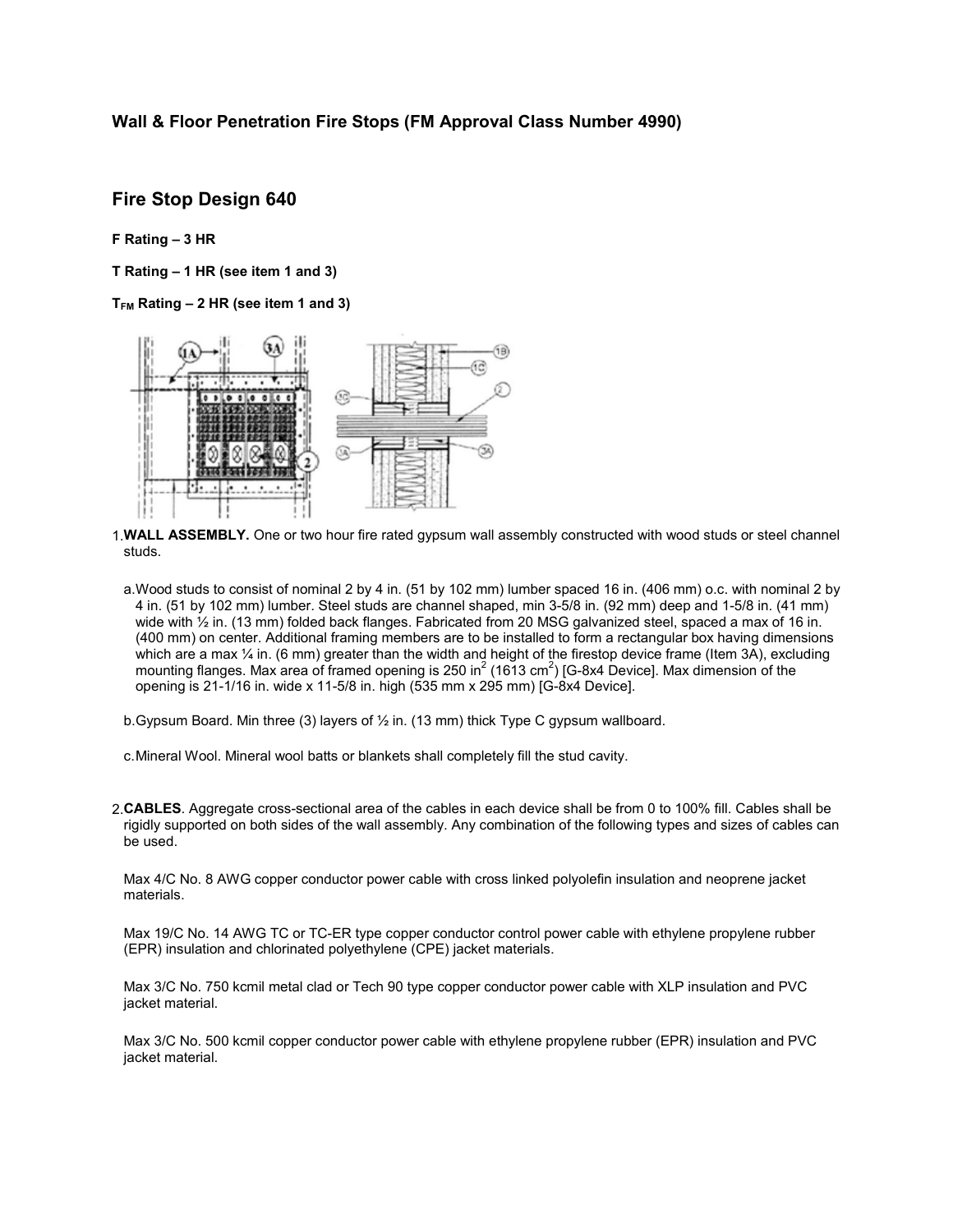Max 3/C No. 14 AWG MC type copper conductor power cable with XLP insulation and PVC jacket material.

Max 2/C No. 14 AWG metal clad or Tech 90 type copper conductor power cable with XLP insulation and PVC jacket material.

Max 3/C No. 500 kcmil TC or TC-ER copper conductor power cable with Okinite FRM insulation and PVC jacket material

Max 3/C No. 500 MCM TC or TC-ER copper conductor power cable with polyethylene and PVC jacket material

#### 3.FIRESTOP SYSTEM. The firestop system shall consist of the following:

- a.Firestop Devices Each firestop device consists of a rectangular steel frame, multi-diameter elastomeric sealing modules, steel stay plates and a compression unit consisting of a Roxtec Wedge. The firestop device shall be inserted into the framed opening on one side of the wall assembly. The steel flange of each firestop device shall be secured to the steel stud framing of the wall assembly through the gypsum wallboard layer by means of No. 8 x 3 in. (75 mm) long self-drilling, self-tapping steel screws through the predrilled holes in the device frame mounting flange. When wood studs are used, fasteners shall be  $\frac{1}{4}$  x 3 in. (6.4 x 75 mm) long wood screws. The rectangular opening(s) of each device frame shall be filled with multiple rows of multi-diameter elastomeric sealing modules with a max of one (1) cable per sealing module. The sheets of the multi-diameter sealing module halves are removed one by one until a max gap of 0.04 in. (1 mm) is formed between the two modules halves. When the number of sealing modules exceeds the number of cables, the solid cylindrical cores of the unpenetrated multi-diameter sealing modules shall be left in place or "blank" (solid) sealing modules shall be used. During the installation of the elastomeric sealing modules, thin steel stay plates shall be used to separate the rows of sealing modules and to retain the sealing modules within the steel frame. After installation of the modules, the bolts of the compression unit are tightened to form an effective seal around the penetrants and insert modules. The device shall be installed in accordance with the manufacturer's written installation instructions.
- b. Silicone RTV Sealant (not shown) A min  $\frac{1}{4}$  in. (6 mm) diameter bead of silicone RTV sealant shall be applied as a gasket between the device frame mounting flange and the gypsum wallboard. The sealant bead shall be located between the edge of the opening and the line of fasteners around the entire perimeter of the framed opening.
- c.Packing Material Pieces of minimum 3 in. (75 mm) thick, min 2.8 lbs/ft $^3$  (45 kg/m $^3$ ) density mineral wool batt insulation cut to line the four (4) sides of the through opening within the wall cavity. Pieces are cut to length and tightly friction fit between the framing of the wall opening and cables and in-between cables flush with the wall surface.

# 3a. Frame,Sealing Modules

#### *Frames*

G-2x1; G-2x2; G-2x3; G-2x4; G-4x1; G-4x2; G-4x3; G-4x4; G-6x1; G-6x2; G-6x3; G-6x4; G-8x1; G-8x2; G-8x3; G-8x4;

GH-2x1; GH-2x2; GH-2x3; GH-2x4; GH-4x1; GH-4x2; GH-4x3; GH-4x4; GH-6x1; GH-6x2; GH-6x3; GH-6x4; GH-8x1; GH-8x2; GH-8x3; GH-8x4;

GH-2x1 FL100; GH-2x2 FL100; GH-2x3 FL100; GH-2x4 FL100; GH-4x1 FL100; GH-4x2 FL100; GH-4x3 FL100; GH-4x4 FL100; GH-6x1 FL100; GH-6x2 FL100; GH-6x3 FL100; GH-6x4 FL100; GH-8x1 FL100; GH-8x2 FL100; GH-8x3 FL100; GH-8x4 FL00;

GH BG-2x1; GH BG-2x2; GH BG-2x3; GH BG-2x4; GH BG-4x1; GH BG-4x2; GH BG-4x3; GH BG-4x4; GH BG-6x1; GH BG-6x2; GH BG-6x3; GH BG-6x4; GH BG-8x1; GH BG-8x2; GH BG-8x3; GH BG-8x4;